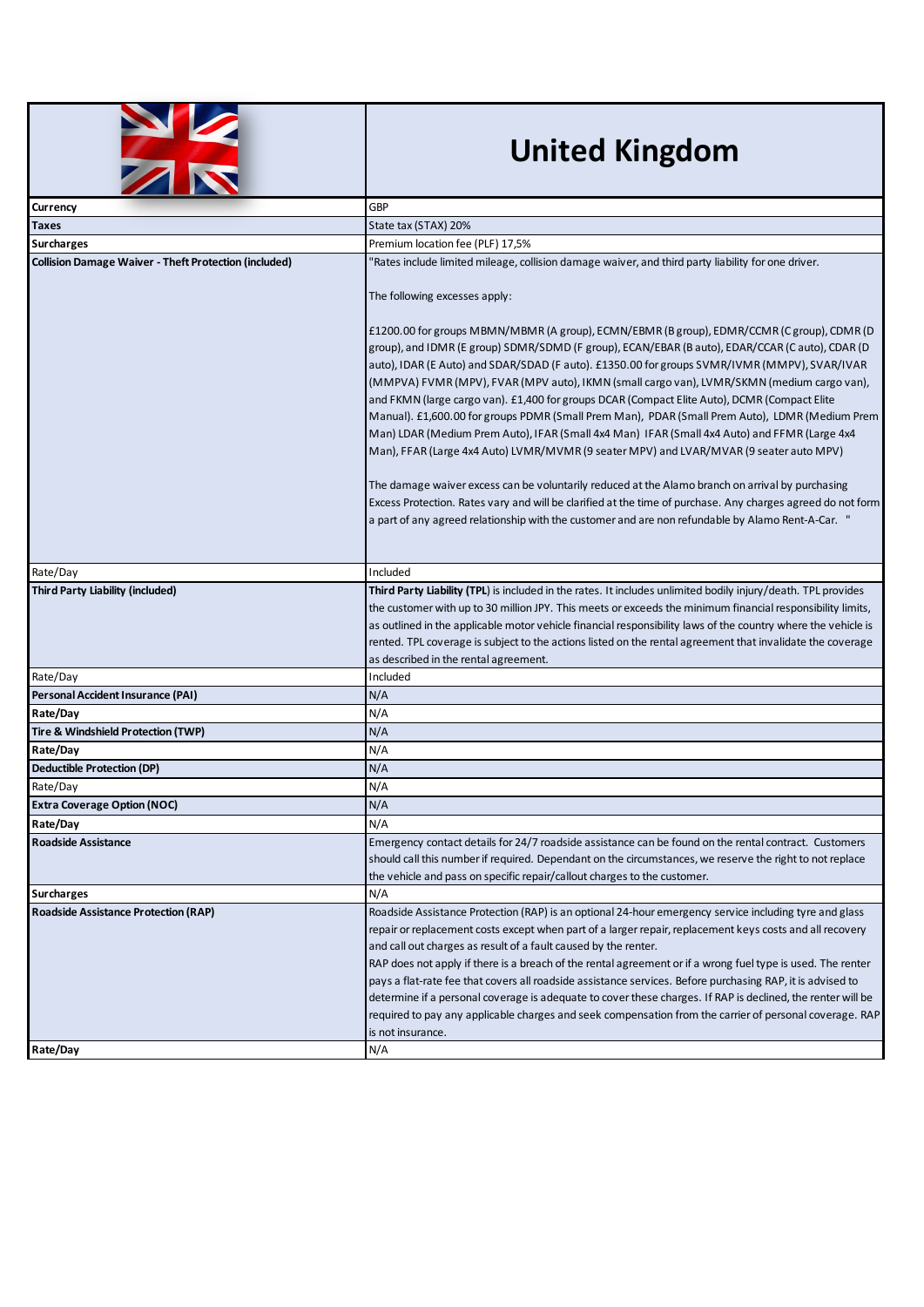| <b>Renter Requirement</b>    | All drivers must present a full valid driving license. If the driving license is written in a language and    |
|------------------------------|---------------------------------------------------------------------------------------------------------------|
|                              | characters different to those of the country of rental, an International Driving Permit is also required.     |
|                              | Renters are advised to check whether local authorities require foreign drivers to present an International    |
|                              | Driving Permit to avoid the risk of potential fines. Renters with licenses from countries who are not part of |
|                              |                                                                                                               |
|                              | the International Driving Permit Agreement should carry a certified translation. All renters must produce a   |
|                              | valid photo ID such as driving license, passport or ID card. Visitors to the UK must also provide proof of    |
|                              | return travel and accommodation information while in the UK. Please note that we reserve the right to         |
|                              |                                                                                                               |
|                              | request additional ID or conduct further identification checks if needed which may include an identity        |
|                              | check with an external organisation. Advice on driving in Europe following the United Kingdom leaving the     |
|                              | European Union may be found at https://www.gov.uk/driving-abroad.                                             |
|                              |                                                                                                               |
|                              |                                                                                                               |
| <b>Age Requirements</b>      | The minimum age to rent for all vehicles is 30. Renters aged 25 or older may rent cars and SUVs of the        |
|                              | categories Mini, Economy, Compact, Intermediate and Standard, Small Passenger Vans as well as Cargo           |
|                              | Vans. No additional surcharges apply. Renters aged 19 years or older who have held a full driving license     |
|                              | for at least one year, can access a vehicle through Enterprise Car Club. Find more information at             |
|                              |                                                                                                               |
|                              | www.enterprisecarclub.co.uk.                                                                                  |
| <b>Forms of Payment</b>      | All major debit and credit cards (issued by either Visa, Mastercard or American Express) are accepted. All    |
|                              | cards presented must be in the renter's name. A security deposit plus the estimated cost of the rental will   |
|                              | be taken at the time of rental. Cash, checks, prepaid cards, Diners Club and Discover Card are not            |
|                              |                                                                                                               |
|                              | accepted. For all cars and SUVs of the categories Mini, Economy, Compact, Standard, Small Passenger           |
|                              | Vans and Cargo Vans a deposit of 200.00 GBP is required. These vehicles may be rented with a debit or         |
|                              | credit card. Large Passenger Vans, Compact Elite, large SUVs and all Premium vehicles require a deposit of    |
|                              |                                                                                                               |
|                              | 500.00 GBP. For Luxury and Executive vehicles, a deposit of 1000.00 GBP applies. A credit card is             |
|                              | mandatory to rent these vehicles.                                                                             |
| <b>Debit Cards</b>           | Debit cards are accepted. Large SUVs, Large Passenger Vans and cars of the categories Elite, Fullsize,        |
|                              | Premium, Luxury and Executive require a credit card. Renters with residence in the UK who wish to use a       |
|                              |                                                                                                               |
|                              | debit card will need to pass an online address check as verification of residence at their given address. Any |
|                              | customer failing the check will not be allowed to rent. Airports Only - Debit cards are accepted at the time  |
|                              | of rental with a round trip plane ticket or flight itinerary that shows the renter's name and discloses the   |
|                              | return date. Debit cards are not accepted from local customers. Local renters must present a valid credit     |
|                              |                                                                                                               |
|                              | card in the renter's name. If using a payment source registered outside of the United Kingdom, this           |
|                              | location cannot be responsible for any fluctuations in the currency exchanges while the deposit is being      |
|                              | held. Airports Only - Debit cards are accepted at the time of rental with a round trip plane ticket or flight |
|                              |                                                                                                               |
|                              | itinerary that shows the renter's name and discloses the return date. Debit cards are not accepted from       |
|                              | local customers. Local renters must present a valid credit card in the renter's name. If using a payment      |
|                              | source registered outside of the United Kingdom, this location cannot be responsible for any fluctuations in  |
|                              | the currency exchanges while the deposit is being held.                                                       |
|                              |                                                                                                               |
| <b>Additional Driver</b>     | Additional drivers must meet all renter requirements. Additional drivers can be added to the rental           |
|                              | agreement if they visit any rental location and present their driving license. A daily surcharge of 18.33 GBP |
|                              | will apply at airport locations and 15.60 GBP at all other locations.                                         |
| Rate/Day                     | 15.60 GBP - 18.33 GBP per day                                                                                 |
|                              |                                                                                                               |
| <b>Baby Seat</b>             | Baby seats are available at airport locations. Baby seats are charged £12.69/day or max £104.99/month         |
|                              | (inc. VAT/surcharges). Baby seats must be pre-ordered at the time of reservation. Baby seats can go one       |
|                              | way at a cost of £35.00 per rental. Customers will be required to fit the baby seat themselves.               |
|                              |                                                                                                               |
|                              | Baby seats incur a replacement fee of £130.00.                                                                |
|                              |                                                                                                               |
| Rate/Day                     | See above                                                                                                     |
| <b>Child Safety Seat</b>     |                                                                                                               |
|                              | Child seats are available at airport locations. Child seats are charged £12.69/day or max £140.99/month       |
|                              | (inc. VAT/surcharges) Child seats must be pre-ordered at the time of reservation. Child seats can go one      |
|                              | way at a cost of £35.00 per rental. Customers will be required to fit the baby seat themselves. Baby seats    |
|                              | incur a replacement fee of £130.00.                                                                           |
|                              |                                                                                                               |
| Rate/Day                     | See above                                                                                                     |
| <b>Child Booster Seat</b>    | Booster seats are available at airport locations. Booster seats are charged £12.69/day or max                 |
|                              | £140.99/month (inc. VAT/surcharges). Booster seats must be pre-ordered at the time of reservation.            |
|                              |                                                                                                               |
|                              | Booster seats can go one way at a cost of £35.00 per rental. Customers will be required to fit the baby seat  |
|                              | themselves. Baby seats incur a replacement fee of £130.00.                                                    |
| Rate/Day                     | See above                                                                                                     |
| <b>GPS Navigation Device</b> | GPS units are available from airport locations. GPS units are charged at £13.32/day and max £91.65/rental     |
|                              |                                                                                                               |
|                              | (inc. VAT/surcharges). All units have a replacement fee of £170.00.                                           |
| Rate/Day                     | See above                                                                                                     |
| Ski Racks                    | N/A                                                                                                           |
|                              |                                                                                                               |
| Rate/Day                     | N/A                                                                                                           |
| <b>Snow Chains</b>           | N/A                                                                                                           |
| Rate/Day                     | N/A                                                                                                           |
|                              |                                                                                                               |
| <b>Snow Tires</b>            | N/A                                                                                                           |